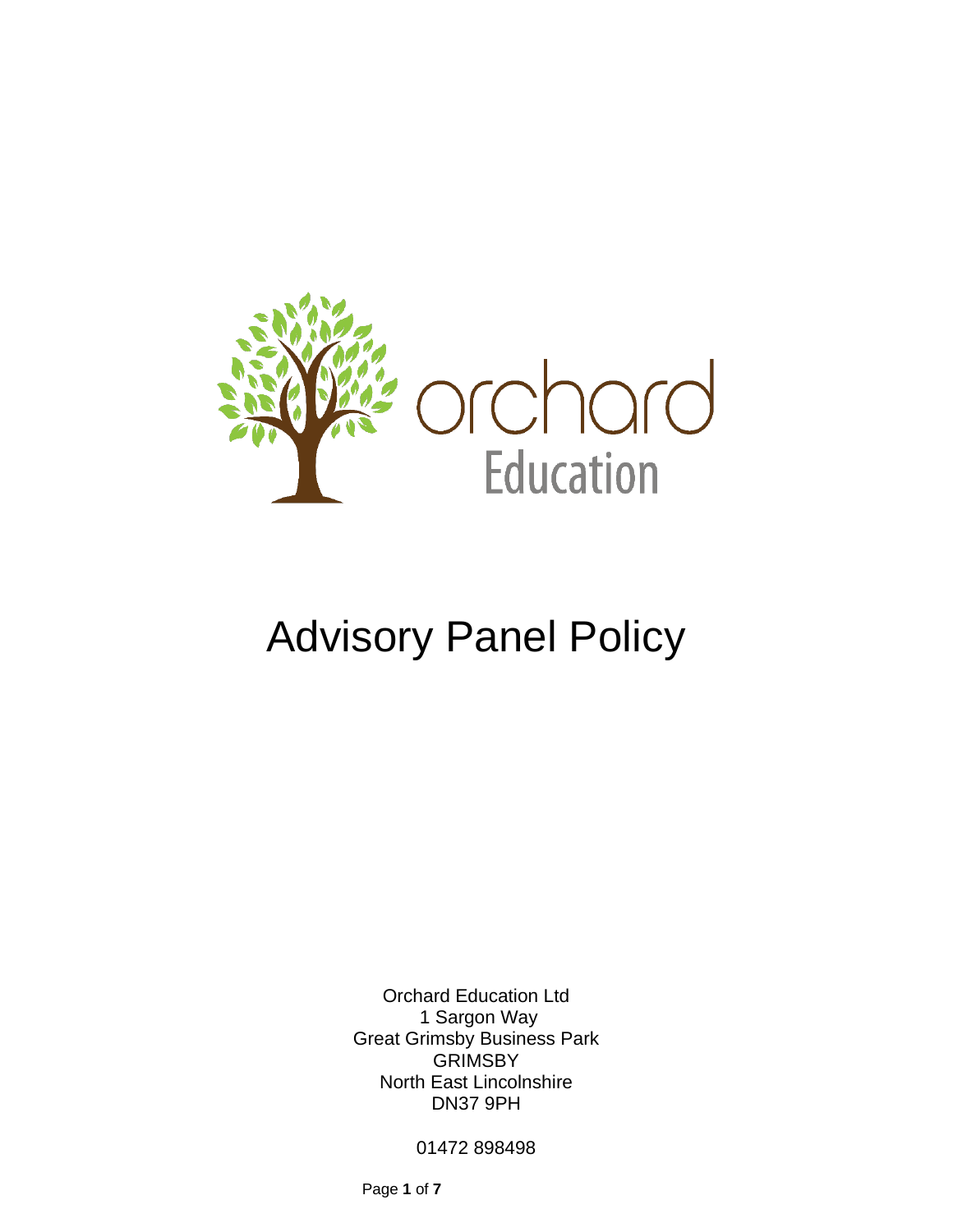# Introduction.

The Orchard School is a privately owned Independent Special School and the Board of Directors is directly associated with the day-to-day activities of the organisation, ensuring that it meets its strategic aims and adheres to legislative and regulatory requirements.

This multi layered responsibility meets the requirement of ensuring that Directors are able to assume a logistical role within the School (that of Senior Leader), whilst ensuring there is clear governance within the organisation alongside opportunities to gain advice, guidance & supportive challenge to aid school development.

It is vital to ensure that within the role of Senior Leader, we are observed in our own performance and that there is an overarching system in place to ensure core values and performance is underpinned throughout the organisation from an independent perspective. This ensures that the development of the school is supported, and valuable objective perspective is provided.

In order to achieve this aim, Directors have commissioned the services of an independent advisory panel which periodically assesses the performance of the school, offering advice and challenge when applicable.

This is in the following areas -

- Leadership & Management and Health & Safety. (Dave Melia)
- Education/Curriculum. (Steven Broderick)
- Safeguarding and Student Welfare. (Peter Macleod)
- Operational compliance and adherence to statutory obligations. (Kate Storr)

## **Supporting Governance from private specialists within the school**

• SEND & Therapeutic provision. (Wendy Taylor (Consultant SENCo) and Gemma Baker (Fortis Therapist)

## Suitability.

To ensure independent support is adequate and able to meet the needs of the school, panel members are identified as having comprehensive experience in their area of specialisation within the educational sector.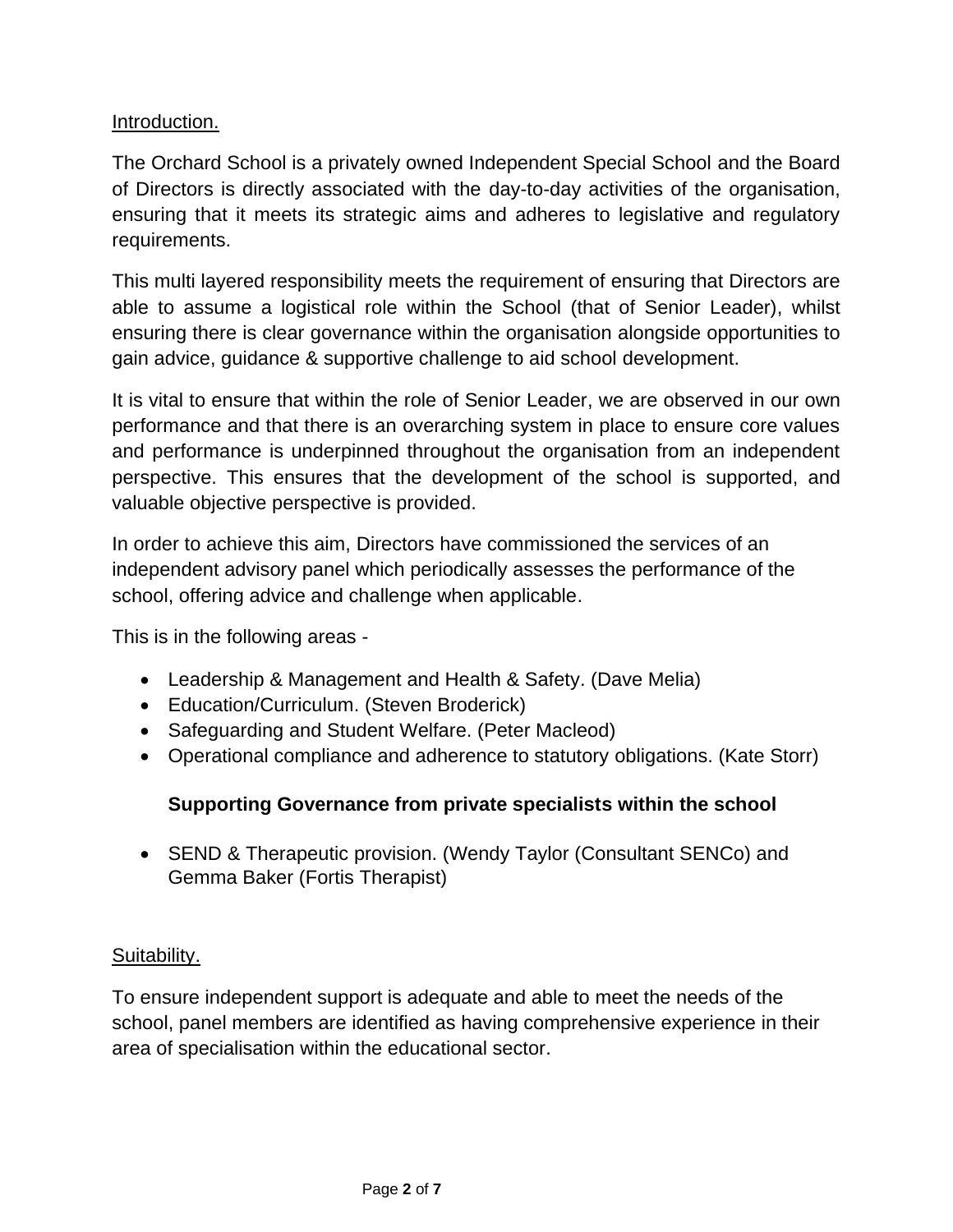# Putting the plan into practice.

Panel Members will be provided with termly updates (3 times a year) from each of the specified areas. This will be to review School performance in areas set out within the School Improvement Plan, along with any feedback or targets set from any previous review.

Within the academic year, each panel member will also be invited into the School to examine our procedures as an independent exercise in an area of their expertise. This will ensure that the 'independent' perspective is maintained.

Within the academic year, Leaders will promote an 'open door policy' where Advisory Panel Members are able to attend the school to observe, support and develop any particular area.

The Principal will invite Advisory Panel Members to attend an annual meeting where the year's activity, development and support will be examined. This will be summarised, and strategies produced for the following year. This will contribute to the school assessment report and subsequent year's improvement plan.

### Recording.

Senior Leaders will record findings within meeting minutes, which will include agenda items carried throughout the academic year. See APP A – Advisory Panel Meeting Minutes.

Panel members will be provided with reports (termly), which they will be invited to examine, comment and feedback areas for development. Records of this activity will be filed alongside Advisory Panel meeting agendas.

The School Improvement Plan will also need to be endorsed by Advisory Panel input throughout the academic year and summarised in the end of year School Assessment.

Information gathered will support Senior Leaders to set further aims and targets for subsequent years in order for the process to be consistent and embedded within the School's performance criteria.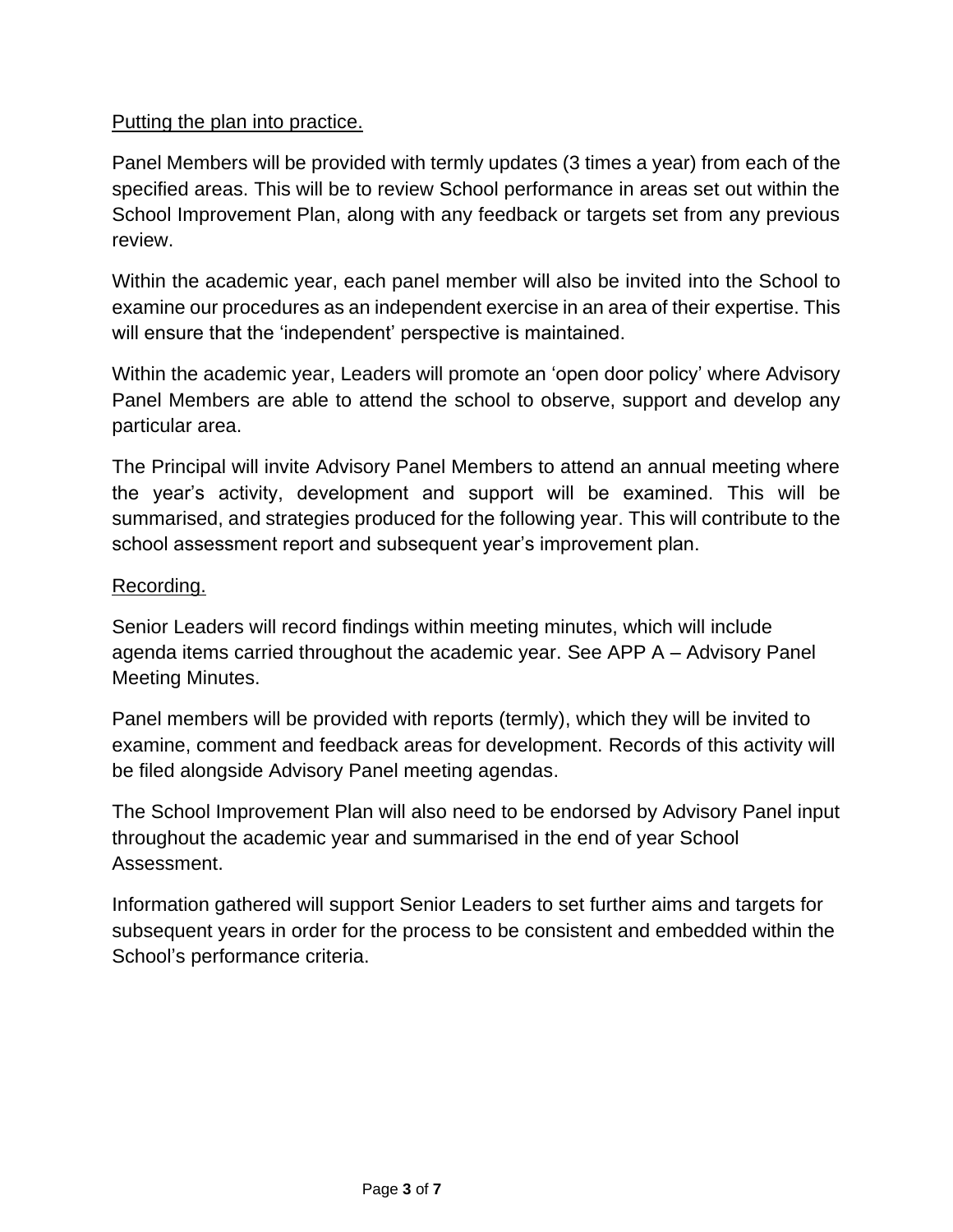#### Summary

School Principal produces School Improvement Plan (as a result of School Assessment Report from previous year). This would be prior to commencement of academic year. This is then agreed by Board of Directors (recorded within specific agenda/minutes)

Each Advisory Panel Member is provided with updated SIP termly

Advisory Panel examine report and areas of support/development fed back to Senior Leaders (recorded within specific meeting agenda/minutes).

Advisory Panel Members individually invited to the School to examine procedures and feedback findings.

Open door environment promoted for school visits to address areas of concern

School Assessment Report produced by School Principal and areas of development identified for following year.

#### Summer Term.

Annual Meeting (board of Directors and Advisory Panel members present) to examine the year's activity. Areas of development identified and then fed through to School Principal prior to production of School Assessment Report.

Senior Leaders meet prior to commencement of relevant term to record development and actions completed, along with targets set for the following term.

Page **4** of **7**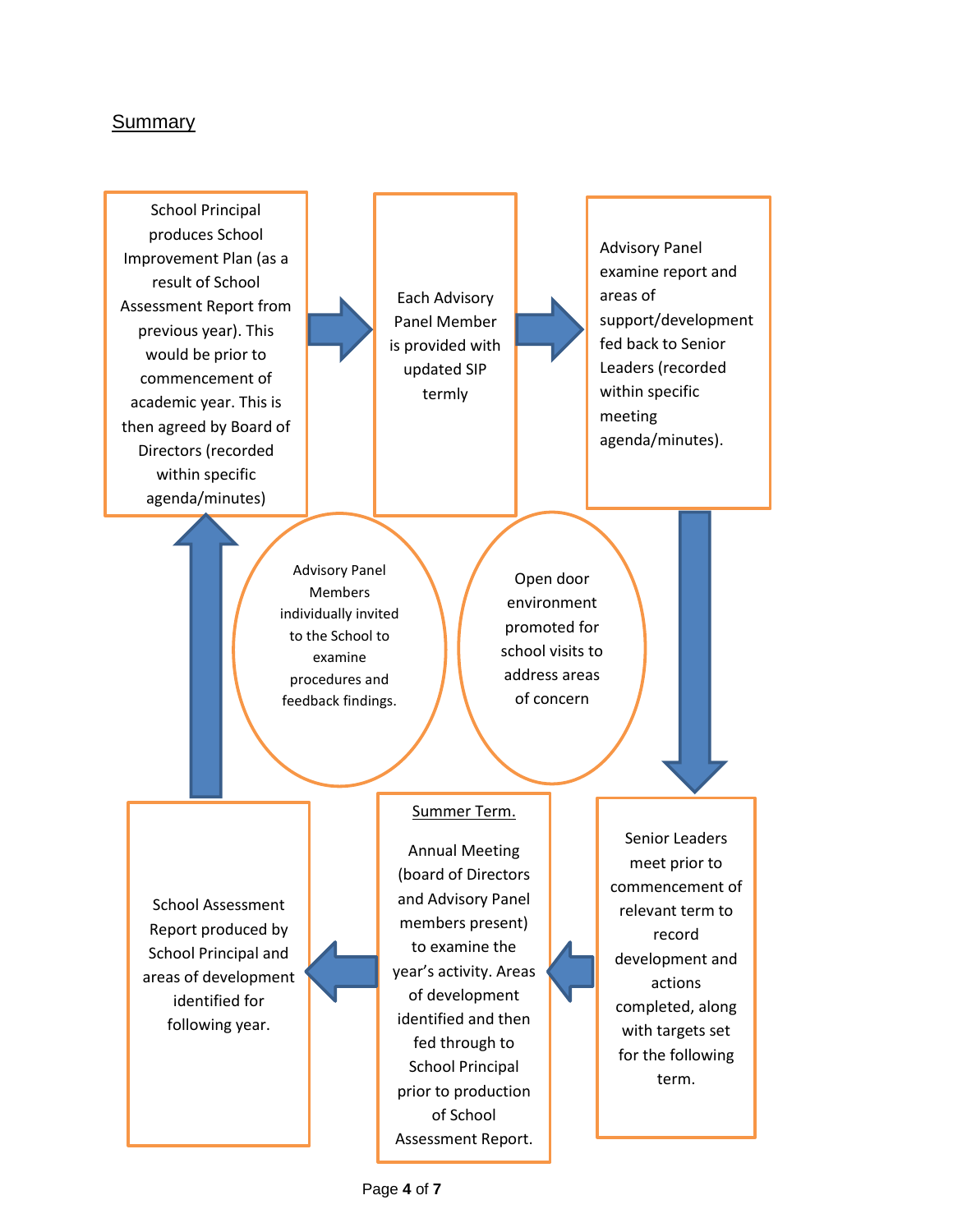APP A – Advisory Panel Meeting Minutes.

# Orchard Education Ltd – School Advisory Panel

# Meeting Details -

# Date –

Present:

| <b>Name</b> | Date - | Date - | Date - |
|-------------|--------|--------|--------|
|             |        |        |        |
|             |        |        |        |
|             |        |        |        |
|             |        |        |        |
|             |        |        |        |
|             |        |        |        |
|             |        |        |        |
|             |        |        |        |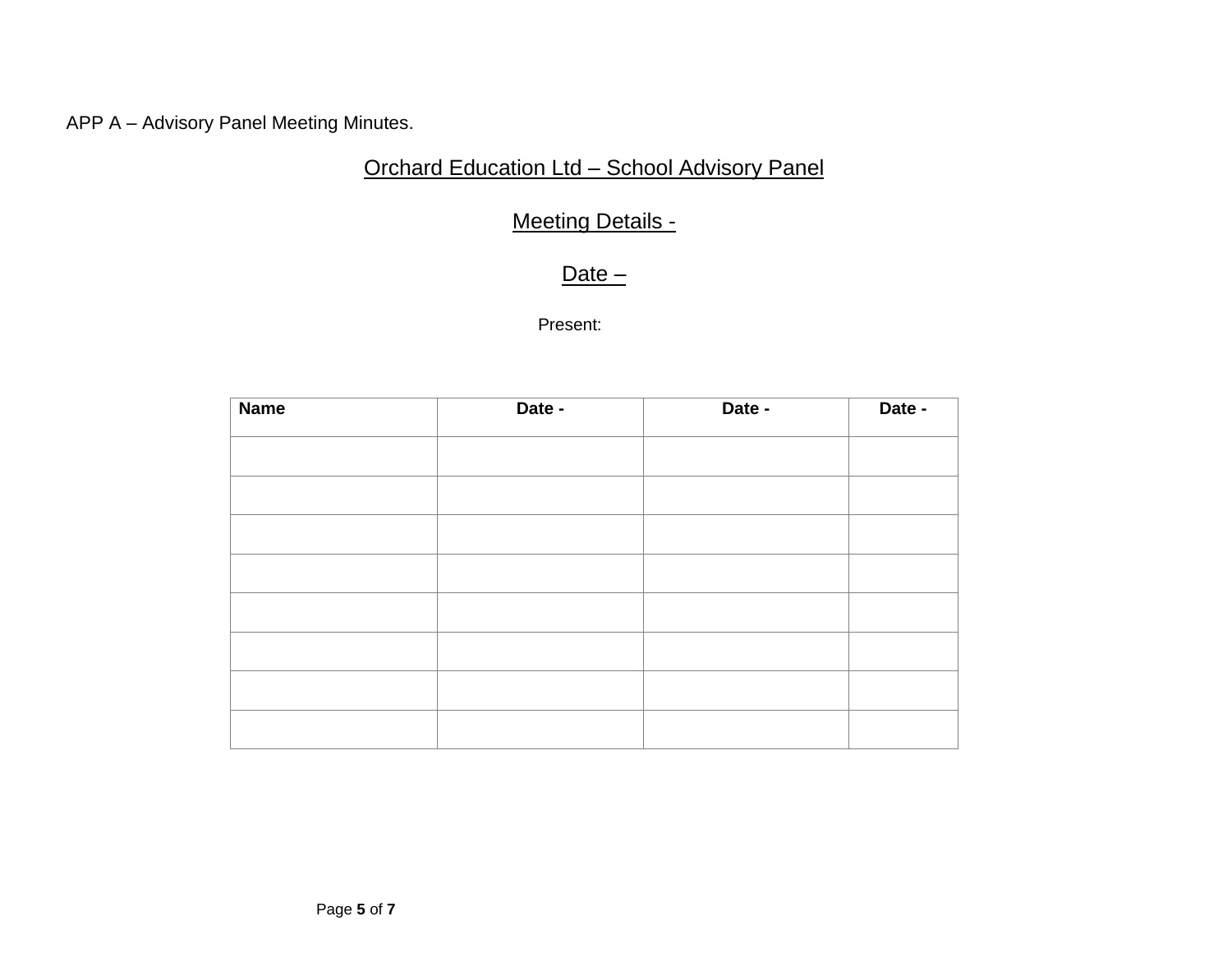| <b>Date</b><br><b>Raised</b> | <b>Subject</b>             | <b>Allocated</b><br>to | <b>Update</b> | Complete<br>$\overline{?}$ |
|------------------------------|----------------------------|------------------------|---------------|----------------------------|
|                              |                            |                        |               | (Date)                     |
|                              |                            |                        |               |                            |
|                              |                            |                        |               |                            |
|                              |                            |                        |               |                            |
|                              |                            |                        |               |                            |
|                              |                            |                        |               |                            |
|                              |                            |                        |               |                            |
|                              | <b>Health &amp; Safety</b> |                        |               |                            |
|                              |                            |                        |               |                            |
|                              | <b>Equal Opportunities</b> |                        |               |                            |
|                              |                            |                        |               |                            |
|                              |                            |                        |               |                            |
|                              |                            |                        |               |                            |
|                              | <b>Safeguarding</b>        |                        |               |                            |
|                              |                            |                        |               |                            |
|                              |                            |                        |               |                            |
|                              | <b>Next Meeting:</b>       |                        |               |                            |
|                              | To be held at:             |                        |               |                            |
|                              |                            |                        |               |                            |

Meeting Location:

Start Time –

End Time –